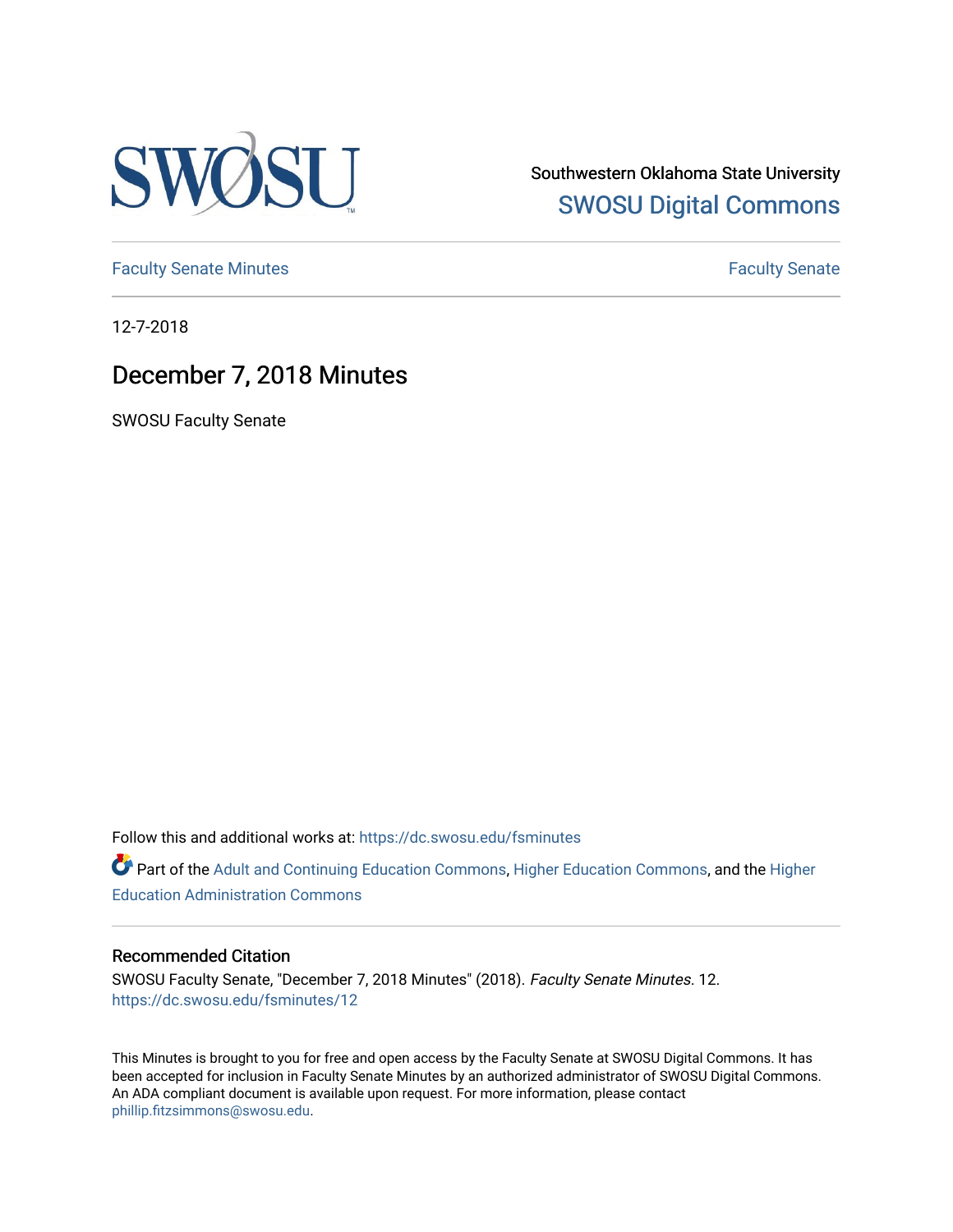# SWOSU Faculty Senate

December 7<sup>th</sup>, 2018 Approved Minutes

- **I. Call to Order:** Faculty Senate President Amanda Smith-Chesley called the September meeting of the Faculty Senate to Order at 2:31 pm in HEC 201.
- **II. Establishment of a Quorum:** Wayne Anderson, Landry Brewer (via ITV), Stephen Burgess, Yu-ling Chen, Rachel Davis (via Zoom), Tommye Davis (via ITV), Jerry Dunn, Phillip Fitzsimmons, Swarup Gosh, Robin Griffeath, Meri Hix (via Zoom), LeaAnne Hume, Paul Hummel, Sunu Kodumthara (via Zoom), Sharon Lawrence, Jack Li, Scott Long, David Martyn, Holly McKee, Evette Meliza, Kathy O'Neal, Eric Paul, Cynthia Pena, Hank Ramsey (via Zoom), Ed Klein, Hardeep Saluja, Lisa Boyles, Amanda Smith, Hayden Harrington, Muatasem Ubeidat (via Zoom), Cheri Walker (via Zoom).
- **III. Certification of Substitutes:** Ed Klein for Ann Russell (Education), Hayden Harrington for Karen Sweeney (CSET)
- **IV. Presentation of Visitors:** None.
- **V. Approval of Minutes:** Approved by a unanimous voice vote.
- **VI. Announcements**
	- A. President Amanda Smith-Chesley
		- **1. Executive Council Meeting of 12/3/2018**
			- a) *Legislative Update:* Debating repeal car sales tax; Governor-elect Stitt will be sworn in on 1/14
			- b) *University Budget:* Pay raise for faculty in effect as of 12/1
			- c) *State Regents:* Asking for \$100,000,000 (7.5% for faculty pay raises)
			- d) *Recruitment/Retention:* SWOSU leading RUSO in retention but not yet meeting goals for improvement; exploring consulting options
			- e) *Redlands Merger:* recent public meeting with Chancellor; moving toward a SWOSU/Redlands merger

# **2. Administrative Council of 12/3/2018**

- a) *Single Sign-On (SSO)*: now in effect; report problems to IT (Karen Klein); Library work-around via the "Ask a Librarian" link
- b) *Benefits:* Enrollment went well; troubleshooting for next year
- c) *Fall Enrollment*: begins March 4th using new ERP
- d) *Bursar Holds:* Bursar to lift holds for those owing less than \$500 (around 180 students)
- e) *Financial Aid:* Students can use tax returns instead of tax transcripts; help identify students who qualify for Children of Fallen Heroes Scholarship
- f) *Instructional Excellence Academy:* 19 applied/10 enrolled for class 1 beginning in Jan. 2019; next application deadline will be in April 2019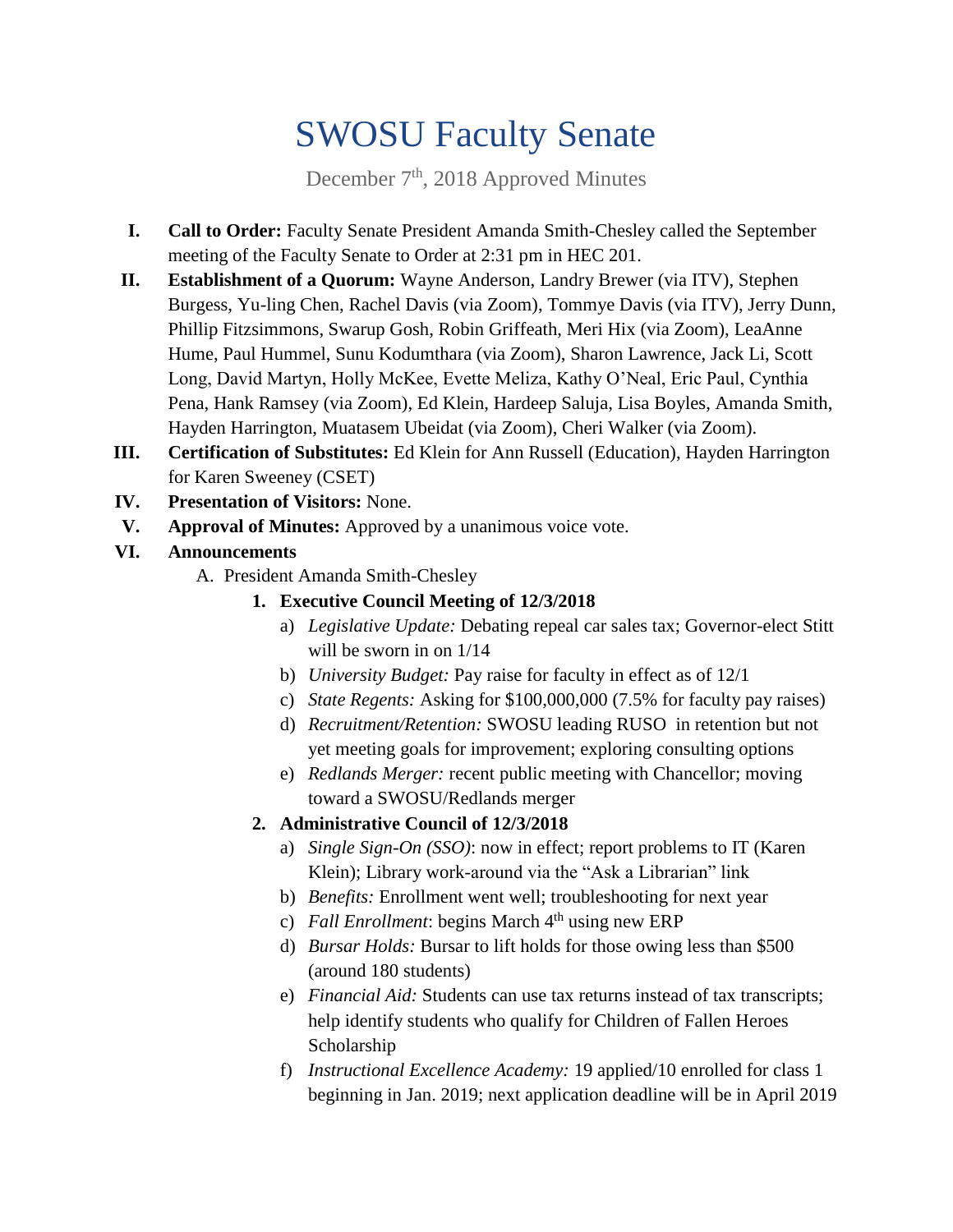- g) *Transformative Learning Conference* (March 13-14 14-15 in OKC). CETL will pay the registration (\$349) for 2 faculty from each dept. to attend. Deadline: 11 Dec. Call CETL (#3149) for details.
- h) *Payroll:* Student time cards due 12/14
- i) *Room Reservations:* please give 4 weeks' notice for events
- j) *Campus Safety:* ALICE training on Canvas, lock cars/offices
- k) *Congratulations*: Holly McKee (Dept. of Business Chair), Mapopa Sanga (citizenship), and Nina Morris (retirement)

### **3. Meeting with Provost on 12/6/2018**

- a) *Single Sign-On*: Restrictions lifted on assignments during "dead days"; options for late submission of grades. Final grades now due Tuesday, Dec. 18<sup>th</sup> at noon.
- b) *ERP:* course loading nearing completion; advising training; continuity with current system features plus advantages
- c) *Final Exam Policy*: Point of clarification to address online courses
- d) *Faculty Handbook*: Revisions continue; clarifying timelines for promotion and tenure, continuance, and post-tenure review

#### B. Secretary/Treasurer Holly McKee

- 1. Roll Sheet—please sign
- 2. Treasurer's Report
	- a) BancFirst
		- (1) November Balance: \$1908.08
		- (2) Withdrawal: \$0
		- (3) Deposit: \$0
		- (4) Current Balance: \$1908.08
	- b) University Account
		- (1) November Balance: \$105.01
		- (2) Current Balance: \$105.01
- C. President-Elect Stephen Burgess: Nothing to report.
- D. Past President Jerry Dunn: Nothing to report.
- E. Student Government Representative: Not present.

#### **VII. Reports from Standing and Ad Hoc Committees:**

**A. University Policies Committee**: from Muatasem Ubeidat, Chair (see *Appendix A*) Muatasem Ubeidat presented the report in Appendix A. Motion was made by Tony Stein and seconded by David Lawrence to include one of the two statements in the report in the faculty handbook. Motion was made by Stephen Burgess to amend the original motion to accept a statement (not necessarily one of the two in the report) for the faculty handbook. Tony Stein seconded the motion to amend. Amended motion passed by a voice vote. Scott Long made a motion to accept option two. Motion was seconded by Sharon Lawrence. There was discussion regarding changing the references to reflect the selected option and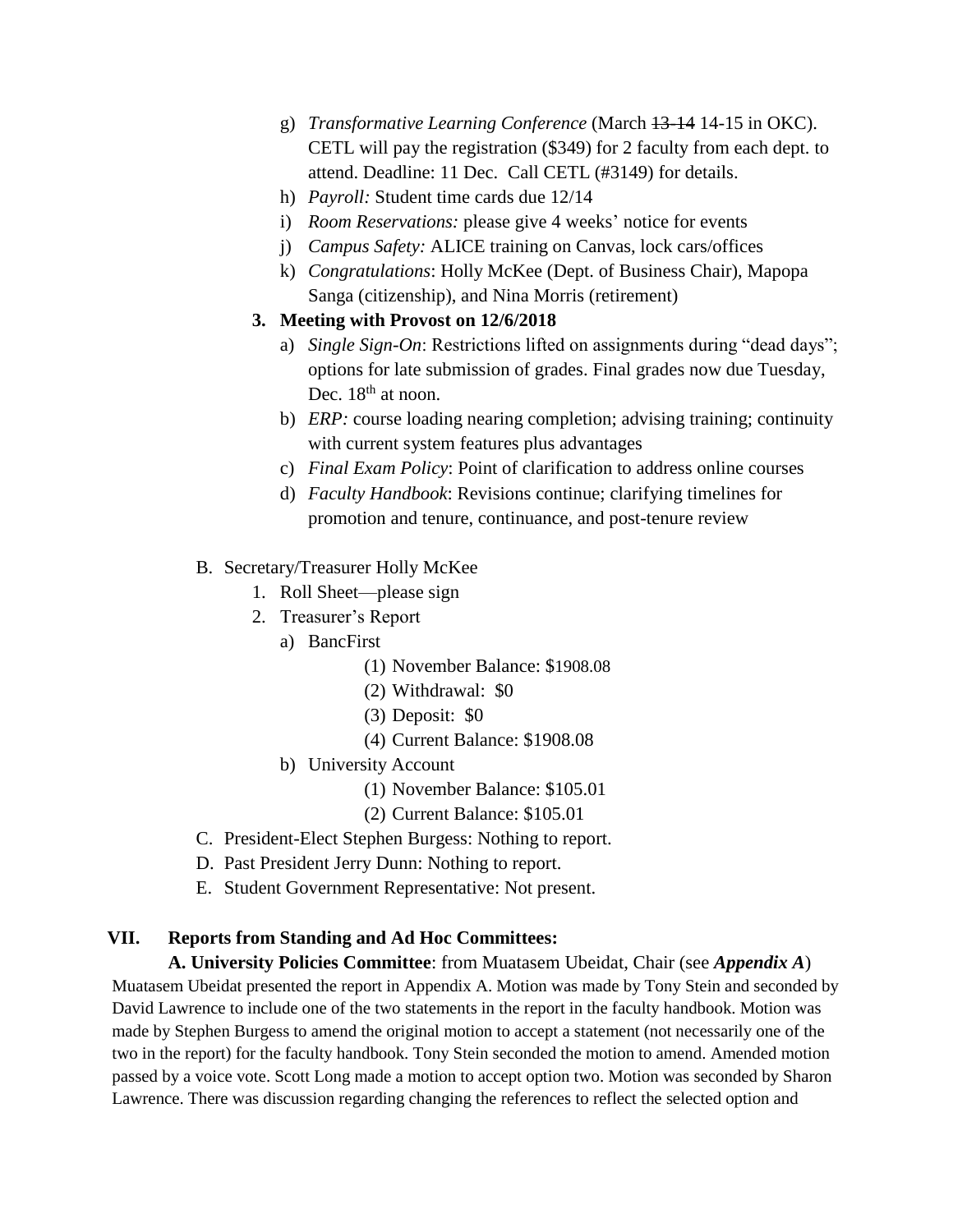whether the grammar in the statement was correct. Motion to accept option two to include in the faculty handbook was passed by a voice vote.

# **B. Personnel Policies Committee:**

Committee considered whether to amend post tenure review committees to include all tenured faculty in the department. They decided to keep it as is with all tenured faculty at or above the rank of the considered faculty member.

# **VIII. Unfinished Business:**

**A. Ad-hoc Committee on Attendance:** Bo Pagliasotti, Tony Stein, Jerry Dunn, Josh Collins, Todd Helton, Cophie Anderson, Tee Kesnan, and Nolan Meditz There will be an inquiry regarding a chair for the committee soon.

- **IX. New Business:** None.
- **X. Adjournment:** 3:10 pm
- **XI. Next Meeting Friday, January 25 th at 2:30 p.m.**

# **Appendix A**

The University Policies Committee presents the following options for the potential "Statement of Professional Conduct" addition to the Faculty Handbook for the Senate's consideration.

**Option 1:** The SWOSU Faculty endorse the AAUP's *Statement on Professional Ethics* as the Faculty's guide for professional conduct (1). Accordingly, faculty members will strive to cultivate a respectful, collegial, and inclusive work environment, and to likewise demonstrate these values in their professional endeavors and interactions with colleagues, students, administrators, staff, and guests. As Oklahoma public university employees, faculty members recognize their obligation to adhere to applicable State (2, 3), RUSO (4), and University (5) policies and procedures.

**Option 2:** SWOSU faculty members should aspire to cultivate a respectful and collegial work environment by encouraging all members of the university community (faculty, students, administration, staff, and visitors) to treat each other with courtesy and respect. Members are expected to adhere to applicable State (2, 3), RUSO (4), and University (*5*) policies and procedures.

#### References

1. <https://www.aaup.org/report/statement-professional-ethics> (October 23, 2018)

2. <https://www.ok.gov/ethics/documents/2018%20Ethics%20ANNOTATED%20Rule%20v2018.1.pdf> (O ctober 23, 2018)

3. <https://www.ok.gov/ethics/documents/2018%20Ethics%20COMPILATION%20v2018.1.pdf> (October